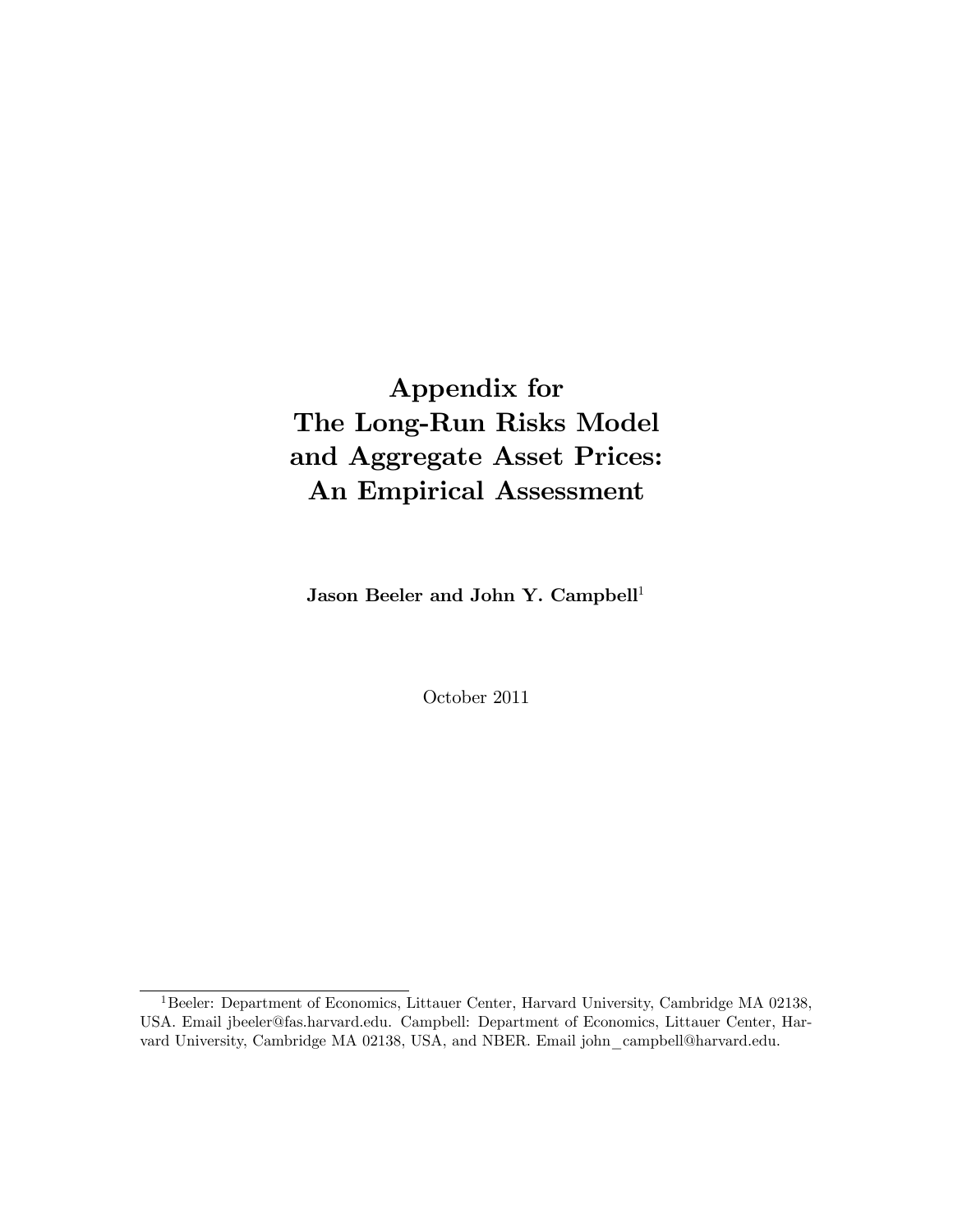#### Abstract

Section 1 of the Appendix provides solutions for the BY and BKY calibrations of the long-run risks model for the consumption claim, the dividend claim and real term structure. Section 2 describes the data used in the paper and the predictive regression used to measure the ex ante risk free rate.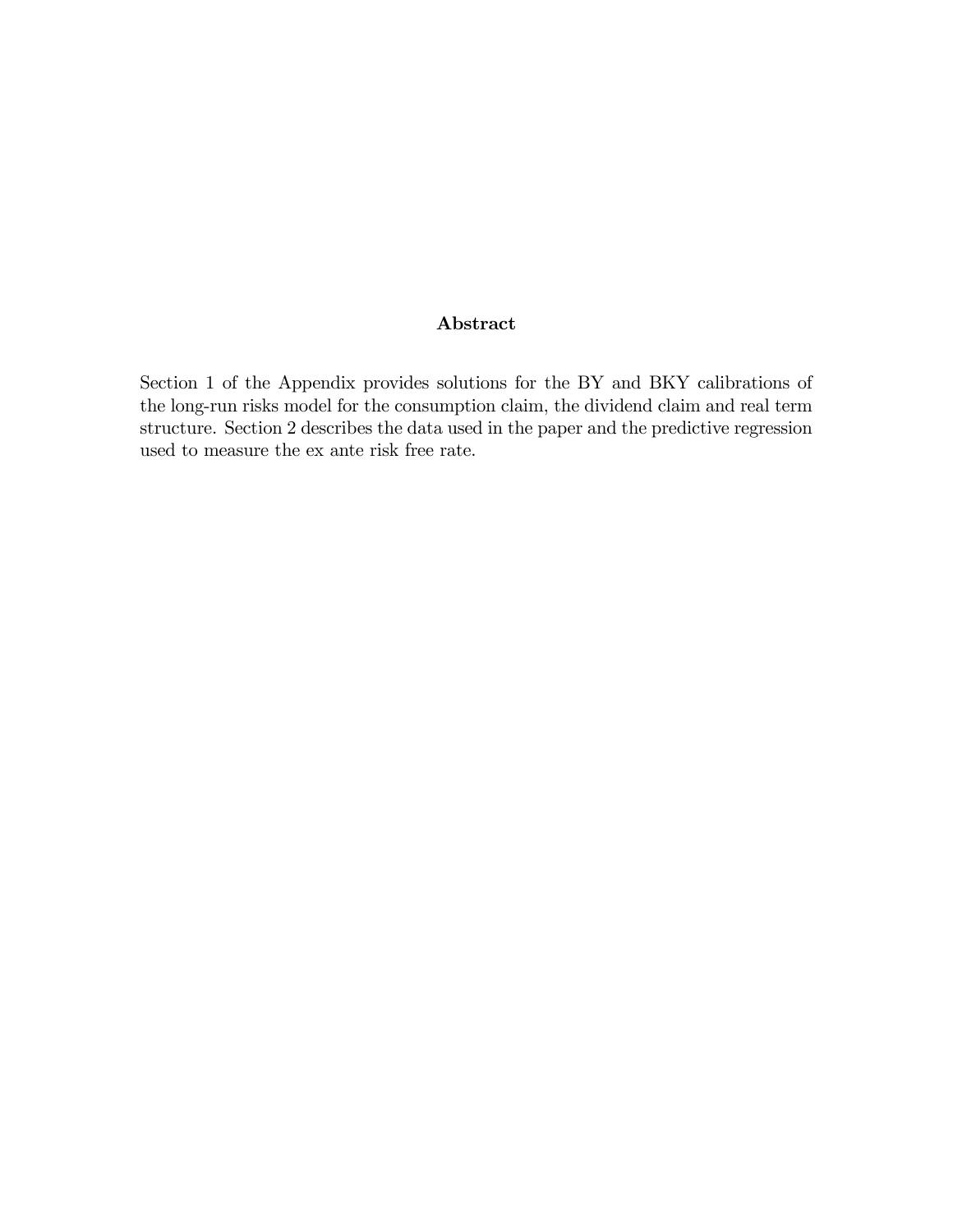# 1 Solving the Long-Run Risks Model

This section of the appendix provides solutions for the consumption and dividend claims for the generalized BKY endowment process

$$
\Delta c_{t+1} = \mu_c + x_t + \sigma_t \eta_{t+1} \nx_{t+1} = \rho x_t + \varphi_e \sigma_t e_{t+1} \n\sigma_{t+1}^2 = \overline{\sigma}^2 + \nu (\sigma_t^2 - \overline{\sigma}^2) + \sigma_w w_{t+1} \n\Delta d_{t+1} = \mu_d + \phi x_t + \varphi \sigma_t u_{t+1} + \pi \sigma_t \eta_{t+1} \nw_{t+1}, e_{t+1}, u_{t+1}, \eta_{t+1} \sim i.i.d. \mathcal{N}(0, 1).
$$
\n(1)

In the BY model  $\pi = 0$  so BY solutions are a special case. The Euler equation for the economy is

$$
E_t\left[\exp\left(\theta\ln\delta - \frac{\theta}{\psi}\Delta c_{t+1} + (\theta - 1)r_{a,t+1} + r_{i,t+1}\right)\right] = 1,\tag{2}
$$

where  $r_{a,t+1}$  is the log return on the consumption claim and  $r_{i,t+1}$  is the log return on any asset. All returns are given by the approximation of Campbell and Shiller (1988)  $r_{i,t+1} = \kappa_{0,i} + \kappa_{1,i} z_{t+1,i} - z_{t,i} + \Delta d_{i,t+1}.$ 

Define a vector of state variables  $Y_t' = \begin{bmatrix} 1 & x_t & \sigma_t^2 \end{bmatrix}$  and the coefficients on the log price consumption ratio  $z_t = A'Y_t$  where  $A' = [A_0 \ A_1 \ A_2]$ . For any other asset i define coefficients in the same manner  $A'_{i} = [A_{o,i} \ A_{1,i} \ A_{2,i}]$ . This appendix prices the consumption claim and the dividend claim  $z_{t,m} = A'_m Y_t$ . We find  $z_t$  and  $z_{t,m}$  by the method of undetermined coefficients, using the fact that the Euler equation must hold for all values of  $Y'_t$ .

The risk premium on any asset is

$$
E_t (r_{i,t+1} - r_{f,t}) + \frac{1}{2} \text{Var}_t(r_{i,t+1}) = -\text{Cov}_t (m_{t+1}, r_{i,t+1})
$$
  
= 
$$
\sum_{j=n,e,w} \beta_{i,j} \lambda_j \sigma_{j,t}^2,
$$
 (3)

where  $\beta_{i,j}$  is the beta and  $\sigma_{j,t}^2$  the volatility of the  $j^{th}$  risk source, and the  $\lambda_j$  represent the price of each risk source as defined in the text.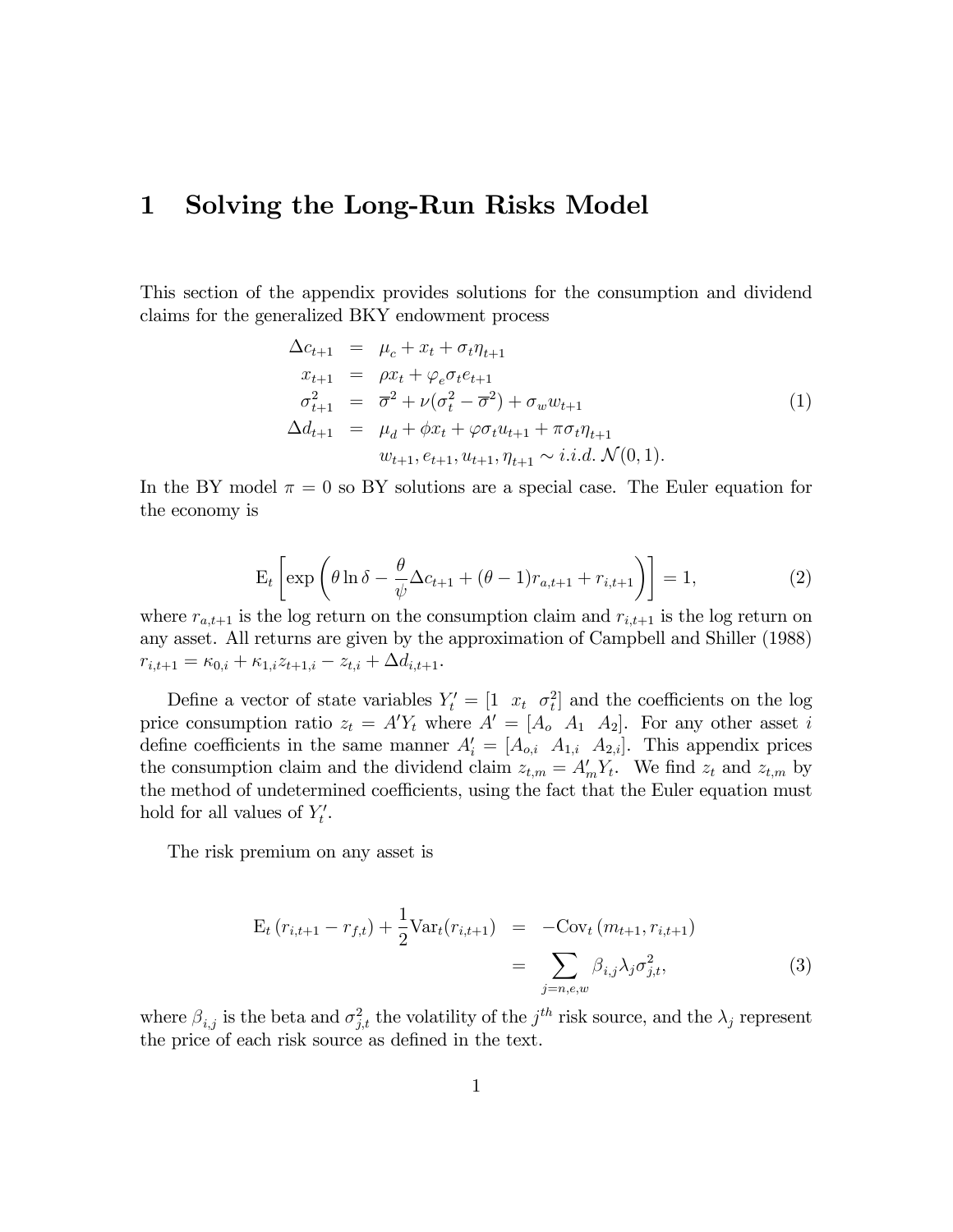# 1.1 Consumption Claim

The risk premium for the consumption claim is

$$
\mathbf{E}_{t}\left[r_{a,t+1}-r_{f,t}\right]+\frac{1}{2}\text{Var}_{t}\left(r_{a,t+1}\right)=\lambda_{n}\beta_{a,n}\sigma_{t}^{2}+\lambda_{e}\beta_{a,e}\sigma_{t}^{2}+\lambda_{w}\beta_{a,w}\sigma_{w}^{2},\qquad(4)
$$

where  $\beta_{a,n} = 1$ ,  $\beta_{a,e} = \kappa_1 A_1 \varphi_e$  and  $\beta_{a,w} = \kappa_1 A_2$ . The conditional variance of the consumption claim is equal to

$$
\text{Var}_{t} \left( r_{a,t+1} \right) = \left[ \beta_{a,n}^{2} + \beta_{a,e}^{2} \right] \sigma_{t}^{2} + \beta_{a,w}^{2} \sigma_{w}^{2} \tag{5}
$$

The coefficients  $A'$  for the log price-consumption ratio  $z_t$  are

$$
A_0 = \frac{\ln \delta + \mu_c (1 - \frac{1}{\psi}) + \kappa_0 + \beta_{a,w} \overline{\sigma}^2 (1 - \nu) + \frac{1}{2} \theta \beta_{a,w}^2 \sigma_w^2}{(1 - \kappa_1)}
$$
  
\n
$$
A_1 = \frac{1 - \frac{1}{\psi}}{1 - \kappa_1 \rho}.
$$
  
\n
$$
A_2 = \frac{\frac{1}{2} \left[ \left( \theta - \frac{\theta}{\psi} \right)^2 + \left( \theta \beta_{a,e} \right)^2 \right]}{\theta (1 - \kappa_1 \nu_1)}
$$
\n(6)

# 1.2 Dividend Claim

The innovation in the market return  $r_{m,t+1} - E_t(r_{m,t+1})$  is

$$
r_{m,t+1} - \mathcal{E}_t(r_{m,t+1}) = \varphi \sigma_t u_{t+1} + \beta_{m,\eta} \sigma_t \eta_{t+1} + \beta_{m,e} \sigma_t e_{t+1} + \beta_{m,w} \sigma_w w_{t+1}, \tag{7}
$$

where  $\beta_{m,\eta} = \pi$ ,  $\beta_{m,e} = \kappa_{1,m} A_{1,m} \varphi_e$  and  $\beta_{m,w} = \kappa_{1,m} A_{2,m}$ , which implies that the risk premium on the dividend claim is

$$
\mathbf{E}_{t}\left[r_{m,t+1}-r_{f,t}\right]+\frac{1}{2}\text{Var}_{t}\left(r_{m,t+1}\right)=\lambda_{\eta}\beta_{m,\eta}\sigma_{t}^{2}+\lambda_{e}\beta_{m,e}\sigma_{t}^{2}+\lambda_{w}\beta_{m,w}\sigma_{w}^{2}.
$$
 (8)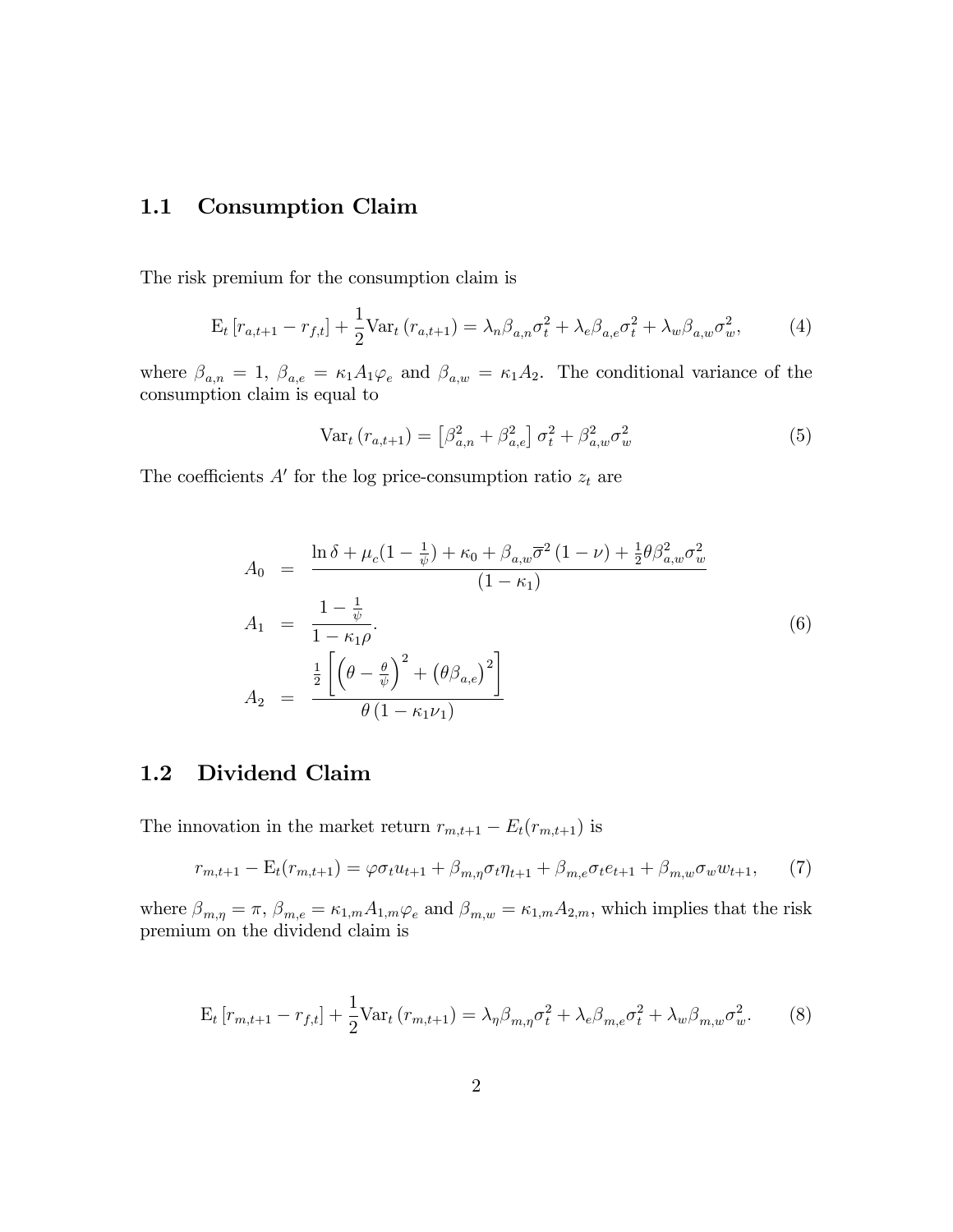In the BY calibration  $\pi = 0$  so the premium from consumption shocks is zero. The coefficients  $A'_m$  for the log price-dividend ratio are as follows

$$
A_{0,m} = \frac{\left[\begin{array}{c} \theta \log(\delta) + \mu_c(\theta - \frac{\theta}{\psi} - 1) - \lambda_w \overline{\sigma}^2 (1 - \nu) + (\theta - 1) \left[ \kappa_0 + A_0 \left( \kappa_1 - 1 \right) \right] \right. \\ \left. + \kappa_{0,m} + \beta_{m,w} \overline{\sigma}^2 (1 - \nu) + \mu_d + \frac{1}{2} \left[ \beta_{m,w} - \lambda_w \right]^2 \sigma_w^2 \right. \\ \left. (1 - \kappa_{1,m}) \right. \\ A_{1,m} = \frac{\phi - \frac{1}{\psi}}{1 - \kappa_{1,m}\rho}. \qquad (9) \\ A_{2,m} = \frac{(1 - \theta) A_2 (1 - \kappa_1 v_1) + \frac{1}{2} \left[ (\pi - \lambda_n)^2 + (\beta_{m,e} - \lambda_e)^2 + \varphi^2 \right]}{(1 - \kappa_{1,m}\nu)} \end{array}
$$

#### 1.3 Risk Free Interest Rate

To derive the risk free rate, we use the Euler equation for a riskless asset:

$$
r_{f,t+1} = -\theta \log(\delta) + \frac{\theta}{\psi} \mathbf{E}_t \left[ \Delta c_{t+1} \right] + (1 - \theta) \mathbf{E}_t r_{a,t+1}
$$
  

$$
- \frac{1}{2} \text{Var}_t \left[ \frac{\theta}{\psi} \Delta c_{t+1} + (1 - \theta) r_{a,t+1} \right].
$$
 (10)

We subtract  $(1 - \theta) r_{f,t+1}$  from both sides and divide by  $\theta$ , assuming  $\theta \neq 0$ . It follows that:

$$
r_{f,t+1} = -\log(\delta) + \frac{1}{\psi} \mathbf{E}_t \left[ \Delta c_{t+1} \right] + \frac{(1-\theta)}{\theta} \mathbf{E}_t \left[ r_{a,t+1} - r_{f,t} \right] - \frac{1}{2\theta} \text{Var}_t \left( m_{t+1} \right), \tag{11}
$$

 $Var_t(m_{t+1}) = (\lambda_n^2 + \lambda_e^2)$  $\int_e^2 \rho_t^2 + \lambda_w^2 \sigma_w^2$  and  $E_t \left[ r_{a,t+1} - r_{f,t} \right]$  is given above.

# 1.4 Linearization Parameters

For any asset, the linearization parameters are determined endogenously by the following system of equations as discussed in Campbell and Koo (1997) and Bansal,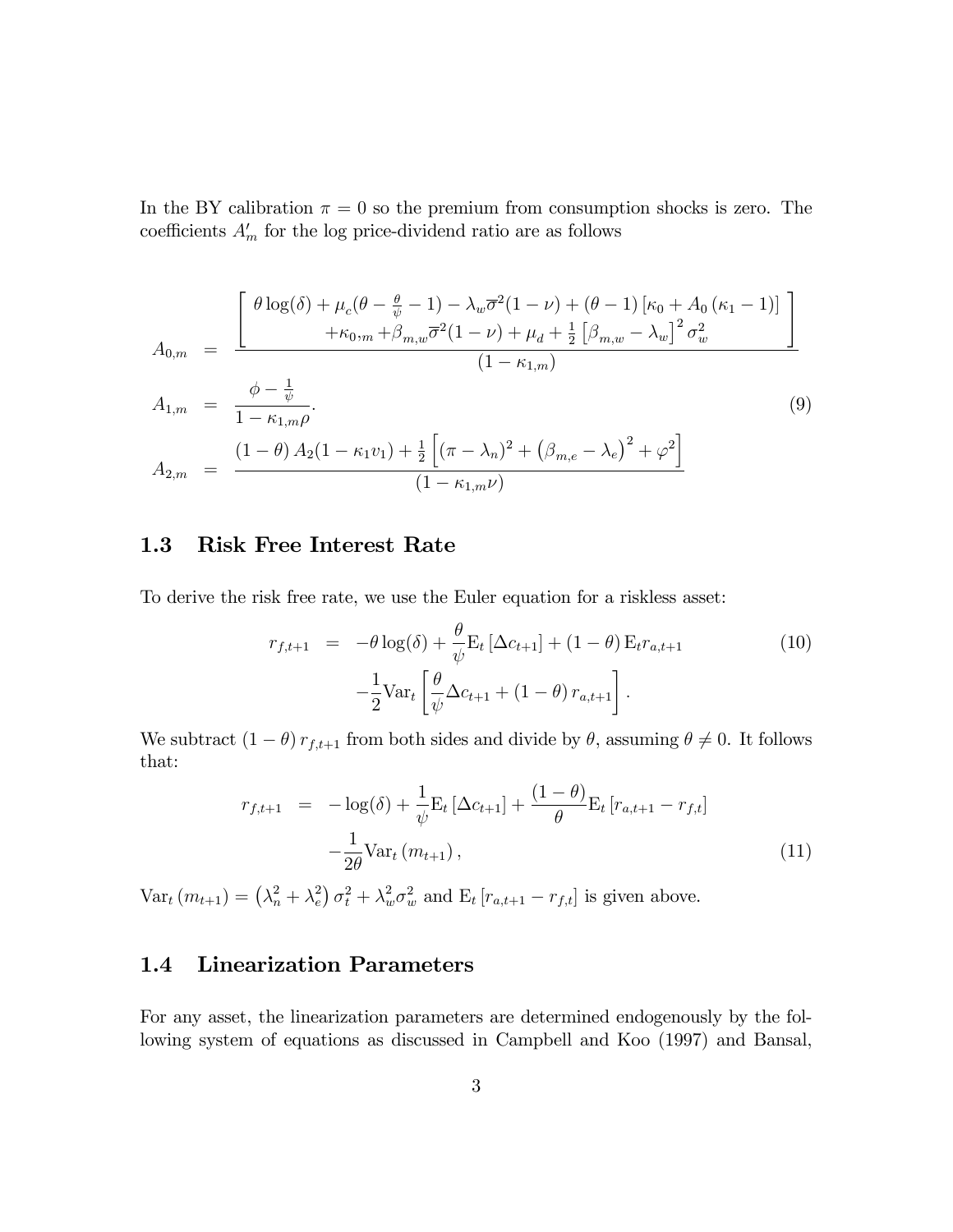Kiku and Yaron (2007):

$$
\overline{z_i} = A_{0,i}(\overline{z_i}) + A_{2,i}(\overline{z_i})\sigma^2
$$
  
\n
$$
\kappa_{1,i} = \frac{\exp(\overline{z_i})}{1 + \exp(\overline{z_i})}
$$
  
\n
$$
\kappa_{0,i} = \ln(1 + \exp(\overline{z_i})) - \kappa_{1,i}\overline{z_i}
$$
\n(12)

The solution is determined numerically by iteration until reaching a fixed point of  $\overline{z_i}$ . The dependence of  $A_{0,i}$  and  $A_{2,i}$  on the linearization parameters is discussed in the previous sections.

### 1.5 Zero Coupon Term Structure

We conjecture that the log price of a zero coupon bond of maturity n at time t is equal to

$$
p_{n,t} = -B_{0,n} - B_{x,n}x_t - B_{\sigma,n}\sigma_t^2
$$

and solve for the coefficients  $B_0$ ,  $B_x$  and  $B_{\sigma}$  by recursion. The log bond price for a one period risk free bond is just the opposite of the risk free rate

$$
p_{1,t} = -y_{1,t} = -r_{f,t+1}
$$

where  $y_{n,t}$  is the log yield of maturity n at time t. This provides the solutions for  $B_{0,1}, B_{x,1}$  and  $B_{\sigma,1}$  implicitly. In addition, the consumer's Euler equation links the bond price in periods t and  $t + 1$ 

$$
P_{n,t} = E_t \left[ M_{t+1} P_{n-1,t+1} \right]
$$

Because the bond price and stochastic discount factor are jointly loglinear, the log price  $p_{n,t}$  is

$$
p_{n,t} = E_t (m_{t+1} + p_{n-1,t+1}) + \frac{1}{2} Var_t (m_{t+1} + p_{n-1,t+1})
$$

which allows one to solve the recursion for the coefficients  $B$  sequentially for all values of n. To calculate the return of buying a zero coupon bond in one month and selling it the next, we use

$$
R_{n,t+1} = \frac{P_{n-1,t+1}}{P_{n,t}}
$$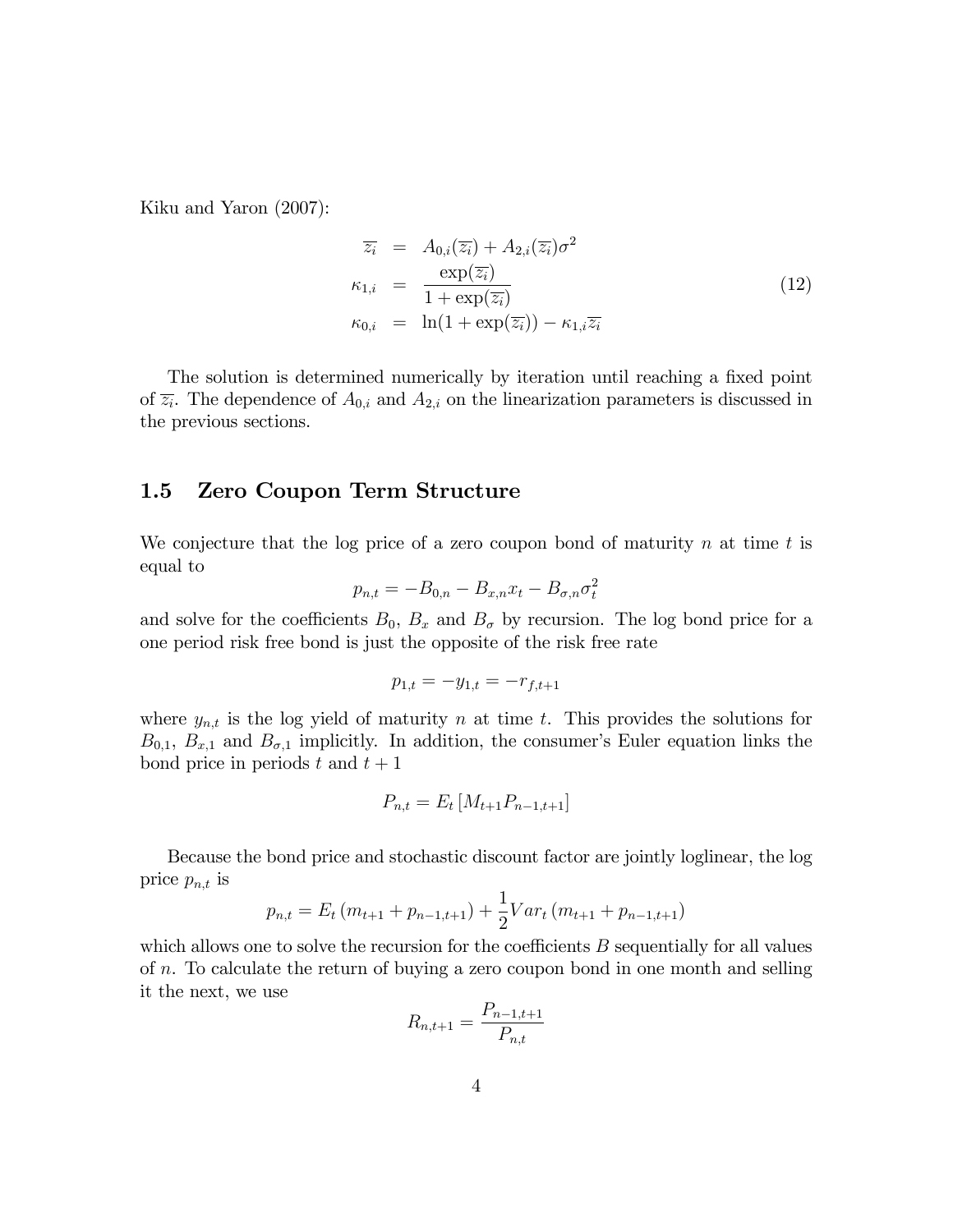# 2 Data

#### 2.1 Consumption

Consumption data is from the Bureau of Economic Analysis. We use series 7.1: real nondurable consumption per capita and real services consumption per capita. These series are available at both annual and quarterly frequency. Define  $C_{nd,t}$  as real nondurables and  $C_{s,t}$  as real services consumption per capita. Then the growth rate of consumption in year or quarter  $t + 1$  is

$$
\Delta c_{t+1} = \ln \left[ \frac{C_{nd,t+1} + C_{s,t+1}}{C_{nd,t} + C_{s,t}} \right]
$$

Because real consumption data is chain weighted, this is not an exact formula for the true growth rate of nondurables and services consumption. We also calculated consumption growth using the Tornqvist index method, which gives a better approximation to the true growth rate of consumption. This method treats the growth in real consumption as a weighted average of the growth rates of real nondurable and services consumption, with the weights determined each period based on nominal consumption. The results reported in the paper were similar to those with the Tornqvist index calculation.

#### 2.2 Stock Market Data

Two series from the CRSP are used, the value-weighted index including distributions (VWRETD) and the value-weighted index excluding distributions (VWRETX). A monthly price index for the market is constructed as

$$
P_{s+1} = P_s \left( 1 + VWERTX_{s+1} \right)
$$

And the monthly dividend is given by

$$
D_{s+1} = P_{s+1} \left[ \frac{(1 + VWRETD_{s+1})}{(1 + VWRETX_{s+1})} - 1 \right]
$$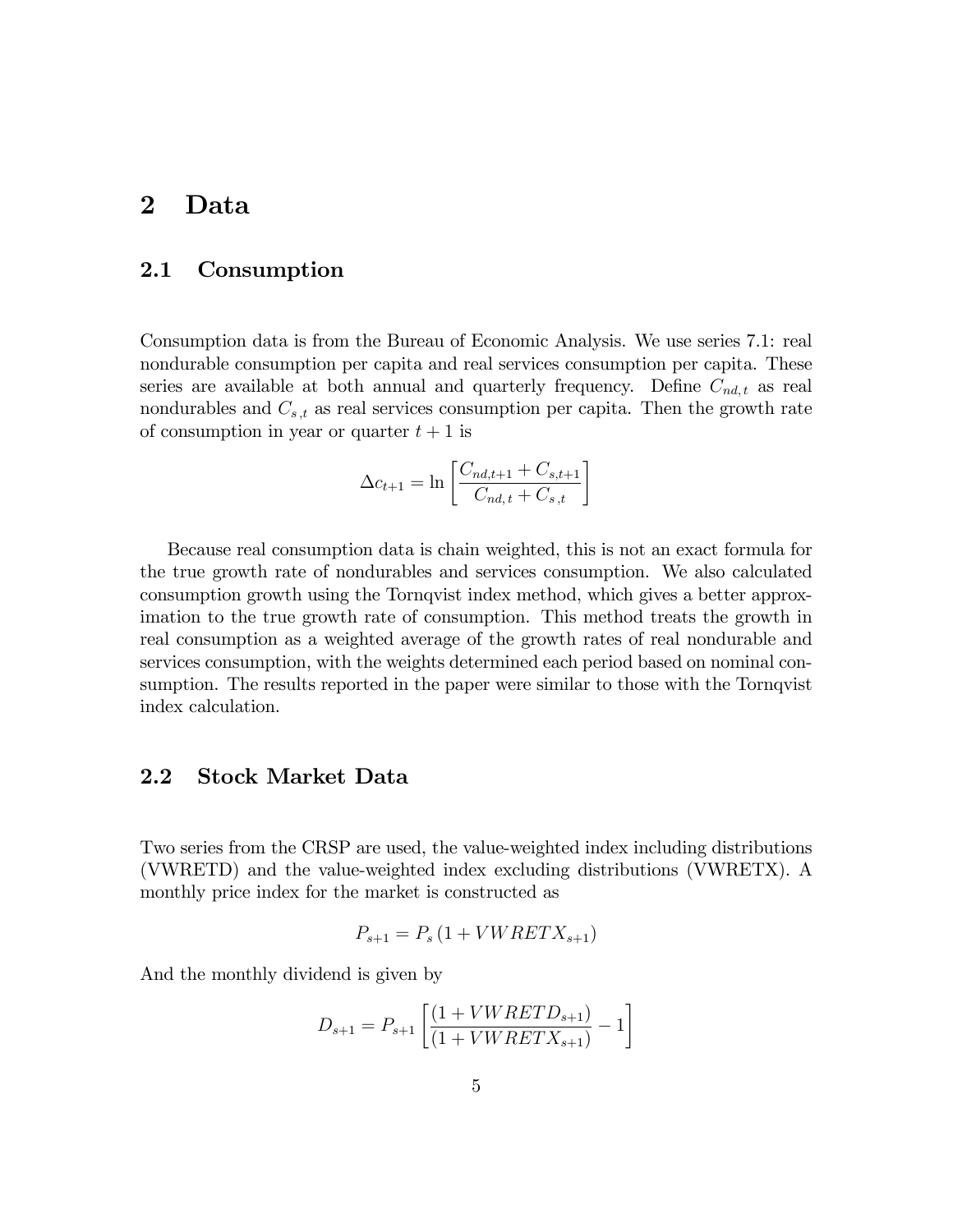In order to calculate returns, we first calculate simple monthly returns, then take logs and add monthly returns within a quarter or year. The yearly or quarterly dividend is the sum of dividends within a year or quarter. We then calculate the log year over year or quarter over quarter growth rate in dividends. Quarterly dividends are not seasonally adjusted. The price-dividend ratio is the price in the last month of the year or quarter divided by the sum of dividends paid in the last twelve months.

#### 2.3 Inflation

Both stock returns and dividend growth are converted from nominal to real terms using the CPI from the Bureau of Labor Statistics. For yearly inflation, we use the seasonally unadjusted CPI from the BLS. Yearly inflation is the log December over December growth rate in the CPI. For quarterly inflation, we use seasonally adjusted CPI. Similarly, quarterly inflation is the log growth rate of the CPI in the final month of the current quarter over the Önal month in the previous quarter. For both dividends and stock returns, we subtract log inflation to form real growth rates or returns.

#### 2.4 Ex Ante Risk Free Rate

Nominal yields to calculate risk free rates are the CRSP Fama Risk Free Rates. We use the three month yield even though agents in the model have a monthly time interval because of the larger volume and higher reliability of three month Treasury bills.

We take the nominal log yield on a three month Treasury bill  $y_{3,t}$  in month t and subtract three month log inflation  $\pi_{t,t+3}$  from period t to  $t+3$  to form a measure of the ex post real three month interest rate. This is the dependent variable in the predictive regression below. The independent variables are average quarterly log inflation over the previous year  $\pi_{t-12,t}$  (annual log inflation divided by four) and the three month nominal yield  $y_{3,t}$ 

$$
y_{3,t} - \pi_{t,t+3} = \beta_0 + \beta_1 y_{3,t} + \beta_2 \pi_{t-12,t} + \varepsilon_{t+3}
$$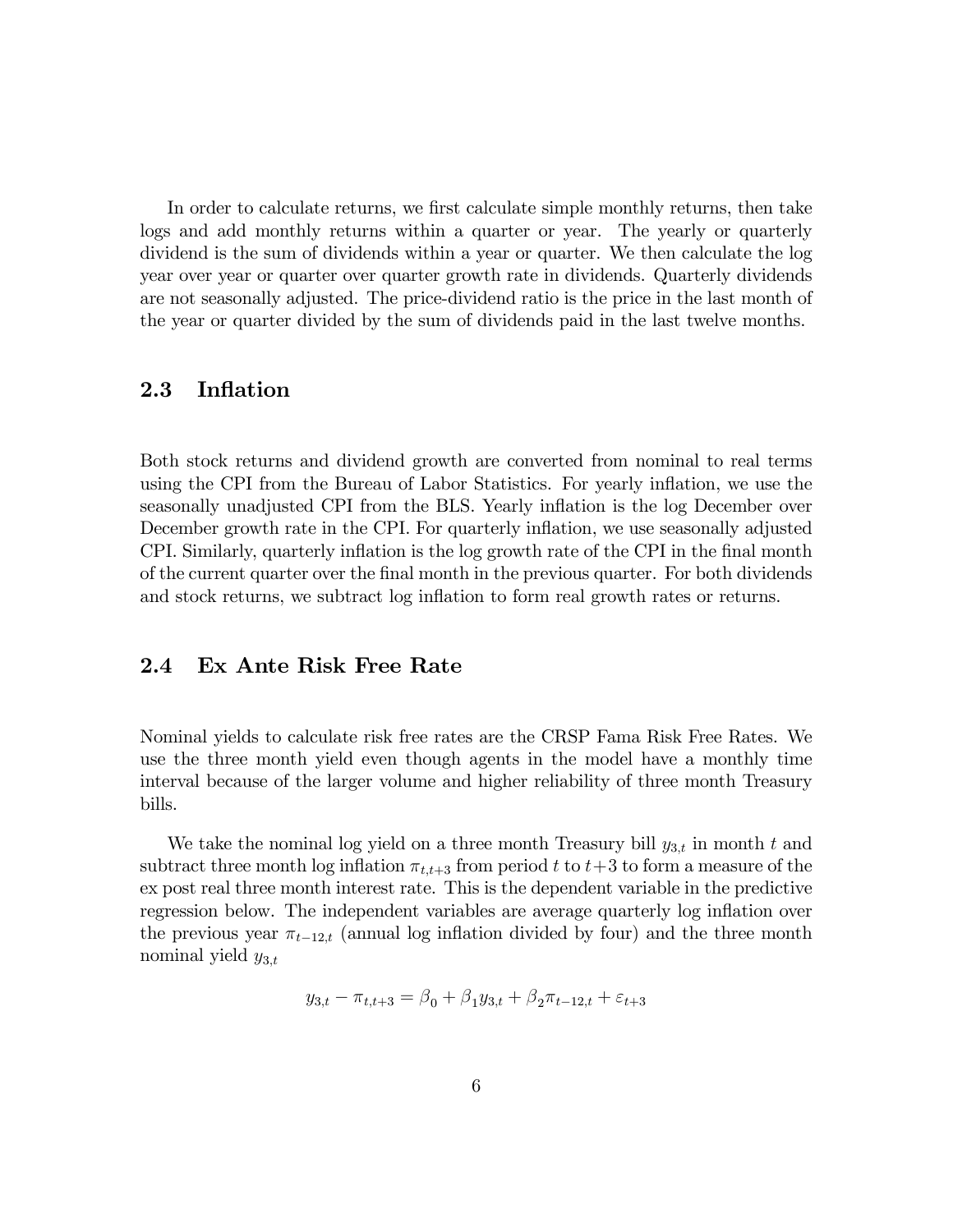Because both inflation and bond yields are observed monthly, we use a monthly time interval for the regression. The monthly sample for the yearly data is 1929.12- 2008.12 and for quarterly data is 1947.03-2008.12. The predicted value for the regression is the ex ante risk free rate

$$
\widehat{rf}_{t+1} = \widehat{\boldsymbol{\beta}}_0 + \widehat{\boldsymbol{\beta}}_1 y_{3,t} + \widehat{\boldsymbol{\beta}}_2 \pi_{t-12,t}
$$

For the yearly data, we use the annualized quarterly value of  $rf_{t+1}$  at the beginning of the year as the yearly risk free rate. This has the advantage that all of the variables used to predict the risk free rate in the regression are known at the beginning of the year. An alternative method would be to add quarterly log ex ante risk free rates over the year to form an annual risk free rate. This has the advantage of being closer to an implementable investment strategy of rolled over treasury bills. For the quarterly data, the ex ante risk free rate is just the predicted value at the beginning of the quarter.

This regression is equivalent to a model forecasting three month ahead inflation

$$
\pi_{t,t+3} = \alpha_0 + \alpha_1 y_{3,t} + \alpha_2 \pi_{t-12,t} + \zeta_{t+3}
$$

where the following restrictions are imposed

$$
\begin{array}{rcl}\n\beta_0 &=& -\alpha_0 \\
\beta_1 &=& 1 - \alpha_1 \\
\beta_2 &=& -\alpha_2\n\end{array}
$$

For the quarterly sample, seasonally adjusted CPI data is available to calculate the quarterly ináation used for the dependent variable. Since the seasonally adjusted CPI data begins in 1947, the observations for  $\pi_{t-12,t}$  are calculated using seasonally unadjusted CPI, but this doesn't matter because it is year over year inflation.

Since there is no seasonally adjusted data before 1947, calculating  $\pi_{t,t+3}$  is more difficult in the annual data. However, while  $\pi_{t,t+3}$  displays seasonality, there are no seasonal patterns in the independent variables to fit the seasonal pattern in three month inflation. Since the measurement error that arises from seasonality is in the dependent variable and none of the independent variables are correlated with the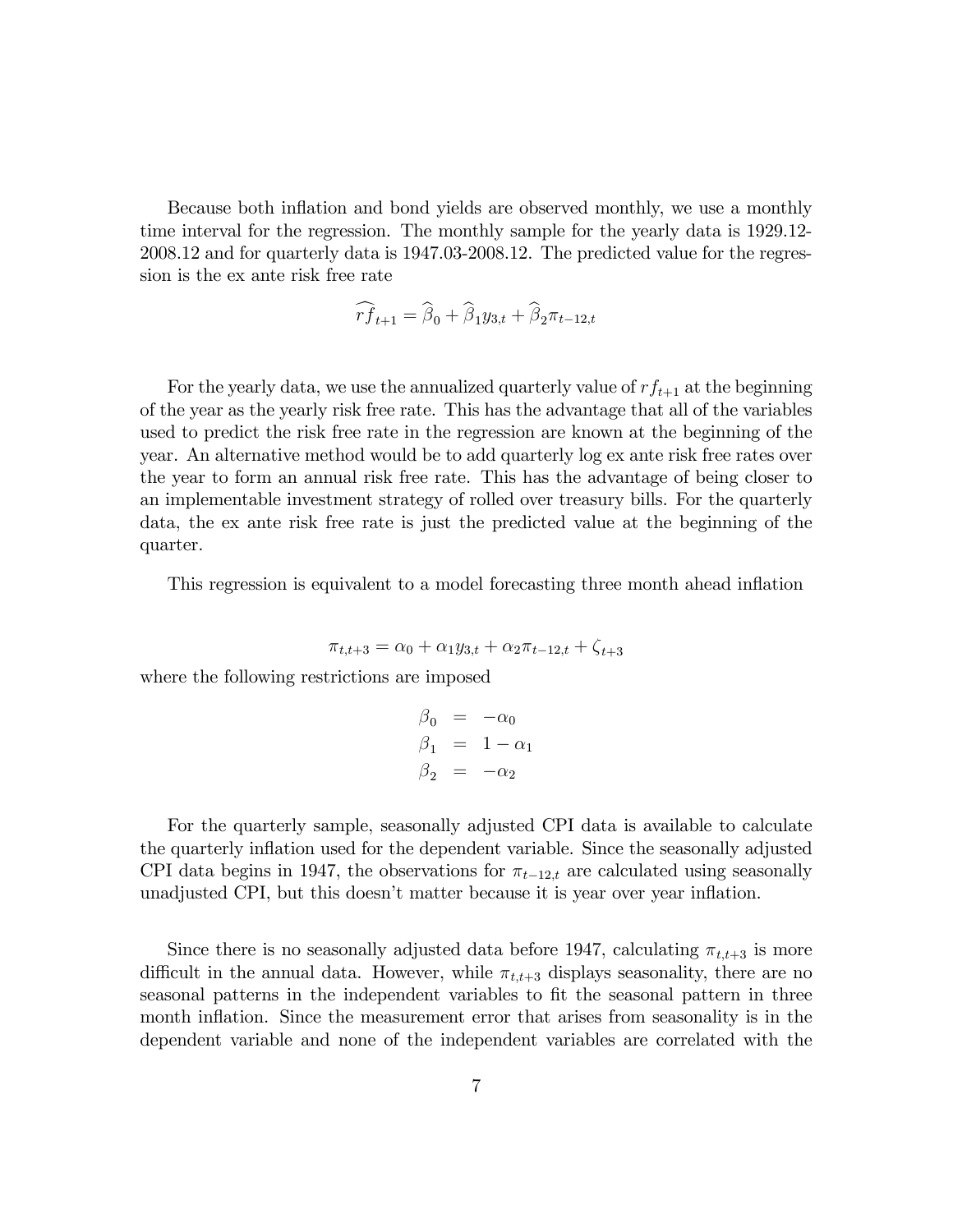seasonal pattern, the point estimates in the inflation forecasting regression should be an unbiased forecast of seasonally adjusted inflation. To test this, we estimate the model with seasonally unadjusted CPI and seasonally adjusted CPI, with the adjustment done manually by  $X-12$  ARIMA. The coefficients are extremely close to one another regardless of whether the seasonal adjustment is used.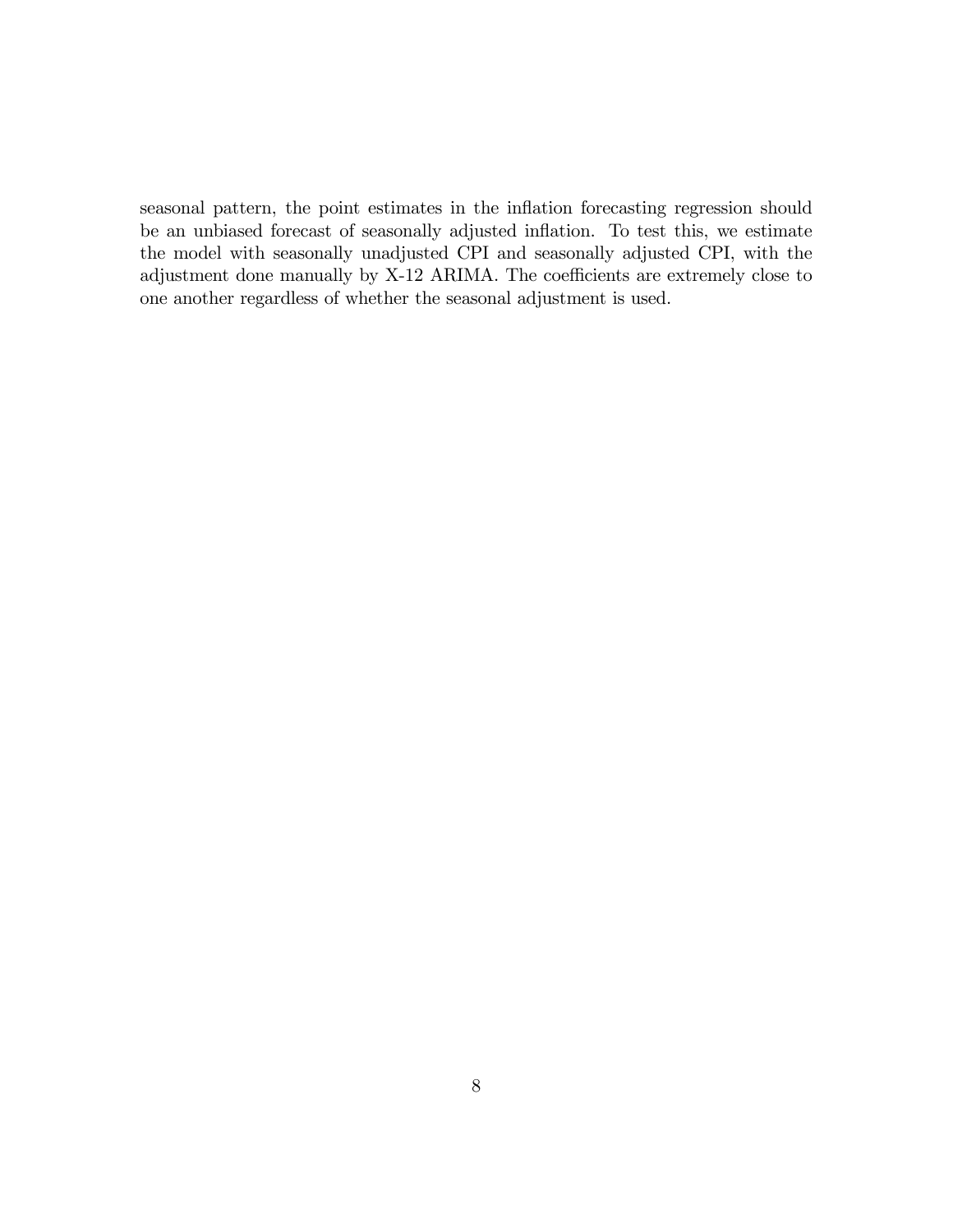# References

- Bansal, Ravi, Dana Kiku and Amir Yaron, 2007, "Risks for the Long Run: Estimation and Inference", unpublished paper, Duke University and University of Pennsylvania.
- Campbell, John Y. and Hyeng Keun Koo, 1997, "A Comparison of Numerical and Analytical Approximate Solutions to an Intertemporal Consumption Choice Problem", Journal of Economic Dynamics and Control 21, 273-295.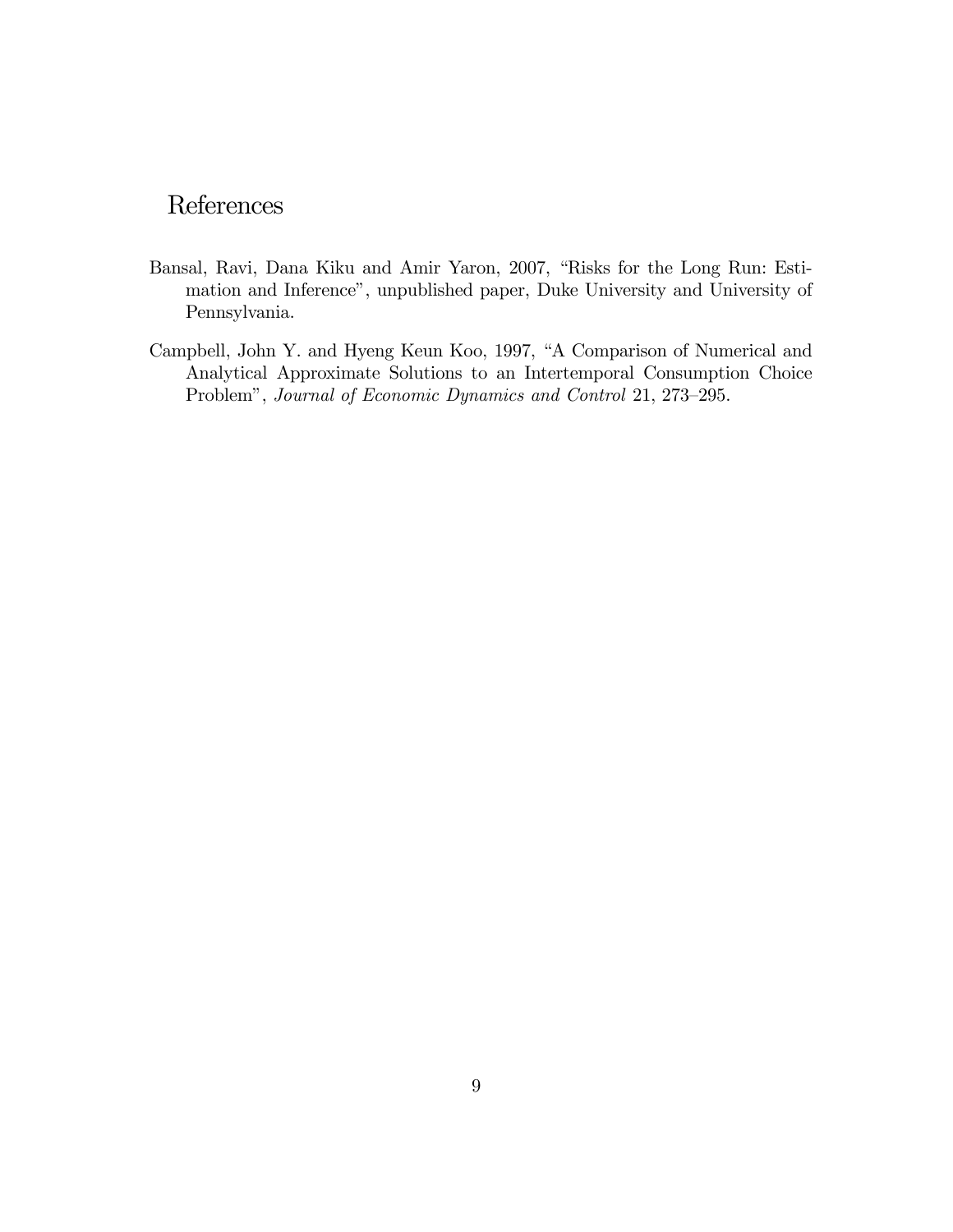### Appendix Table I

# Autocorrelations of Consumption and Dividends

| Moment                           | $\widehat{\boldsymbol{\rho}}$ | $\rho(50\%)$ | $\rho(50\%)$ | $\%(\widehat{\boldsymbol{\rho}})$ | $\%(\widehat{\boldsymbol{\rho}})$ |
|----------------------------------|-------------------------------|--------------|--------------|-----------------------------------|-----------------------------------|
|                                  | data                          | BY           | <b>BKY</b>   | BY                                | BKY                               |
| <i>AC</i> 1 1930-2008            | 0.451                         | 0.469        | 0.398        | 0.436                             | 0.679                             |
| <i>AC</i> 2 1930-2008            | 0.156                         | 0.226        | 0.148        | 0.311                             | 0.523                             |
| <i>AC</i> 3 1930-2008            | $-0.097$                      | 0.157        | 0.097        | 0.037                             | 0.084                             |
| <i>AC</i> 4 1930-2008            | $-0.240$                      | 0.105        | 0.058        | 0.006                             | 0.013                             |
| <i>AC</i> <sup>5</sup> 1930-2008 | $-0.020$                      | 0.066        | 0.031        | 0.267                             | 0.351                             |
|                                  |                               |              |              |                                   |                                   |
| AC1 1948-2008                    | 0.321                         | 0.457        | 0.387        | 0.154                             | 0.312                             |
| <i>AC</i> 2 1948-2008            | $-0.017$                      | 0.209        | 0.134        | 0.084                             | 0.174                             |
| <i>AC</i> 3 1948-2008            | $-0.071$                      | 0.139        | 0.081        | 0.093                             | 0.161                             |
| <i>AC</i> 4 1948-2008            | $-0.010$                      | 0.087        | 0.044        | 0.264                             | 0.359                             |
| AC <sub>5</sub> 1948-2008        | $-0.007$                      | 0.049        | 0.018        | 0.354                             | 0.433                             |
|                                  |                               |              |              |                                   |                                   |

Consumption Autocorrelations

Dividend Autocorrelations

| Moment                           | $\widehat{\boldsymbol{\rho}}$ | $\rho(50\%)$ | $\rho(50\%)$ | $\%(\widehat{\boldsymbol{\rho}})$ | $\%(\widehat{\boldsymbol{\rho}})$ |
|----------------------------------|-------------------------------|--------------|--------------|-----------------------------------|-----------------------------------|
|                                  | data                          | BY           | <b>BKY</b>   | BY                                | BKY                               |
| AC1 1930-2008                    | 0.210                         | 0.366        | 0.260        | 0.088                             | 0.333                             |
| <i>AC</i> 2 1930-2008            | $-0.198$                      | 0.122        | 0.013        | 0.007                             | 0.050                             |
| <i>AC</i> 3 1930-2008            | $-0.139$                      | 0.083        | 0.004        | 0.043                             | 0.126                             |
| <i>AC</i> 4 1930-2008            | $-0.145$                      | 0.055        | $-0.001$     | 0.057                             | 0.125                             |
| <i>AC</i> <sup>5</sup> 1930-2008 | 0.020                         | 0.032        | $-0.008$     | 0.465                             | 0.592                             |
|                                  |                               |              |              |                                   |                                   |
| <i>AC</i> 1 1948-2008            | 0.315                         | 0.354        | 0.252        | 0.380                             | 0.692                             |
| $AC2$ 1948-2008                  | 0.112                         | 0.106        | 0.005        | 0.515                             | 0.768                             |
| <i>AC3</i> 1948-2008             | $-0.087$                      | 0.069        | $-0.001$     | 0.143                             | 0.270                             |
| <i>AC</i> 4 1948-2008            | $-0.174$                      | 0.040        | $-0.008$     | 0.063                             | 0.113                             |
| $AC5$ 1948-2008                  | $-0.015$                      | 0.019        | $-0.013$     | 0.401                             | 0.496                             |

Table I displays consumption and dividend autocorrelations in yearly data and for the BY and BKY calibrations. The consumption growth rate and dividend growth rate are calculated by first aggregating monthly consumption to yearly levels, then computing the growth rate, then taking logs. The second column displays the moment in the data, the next two display the medians for the two calibrations, followed by the percentile of the data moment in both calibrations. The results are displayed both for the full 1930-2008 sample and a postwar sample of 1948-2008. The medians are from 100,000 samples of equivalent length to the data (948 or 732 months) and the percentile is the proportion of those samples with an estimate at or below that of the data. The percentile is in bold when the data moment is rejected by a 5 percent one-sided test or a 10 percent two-sided test.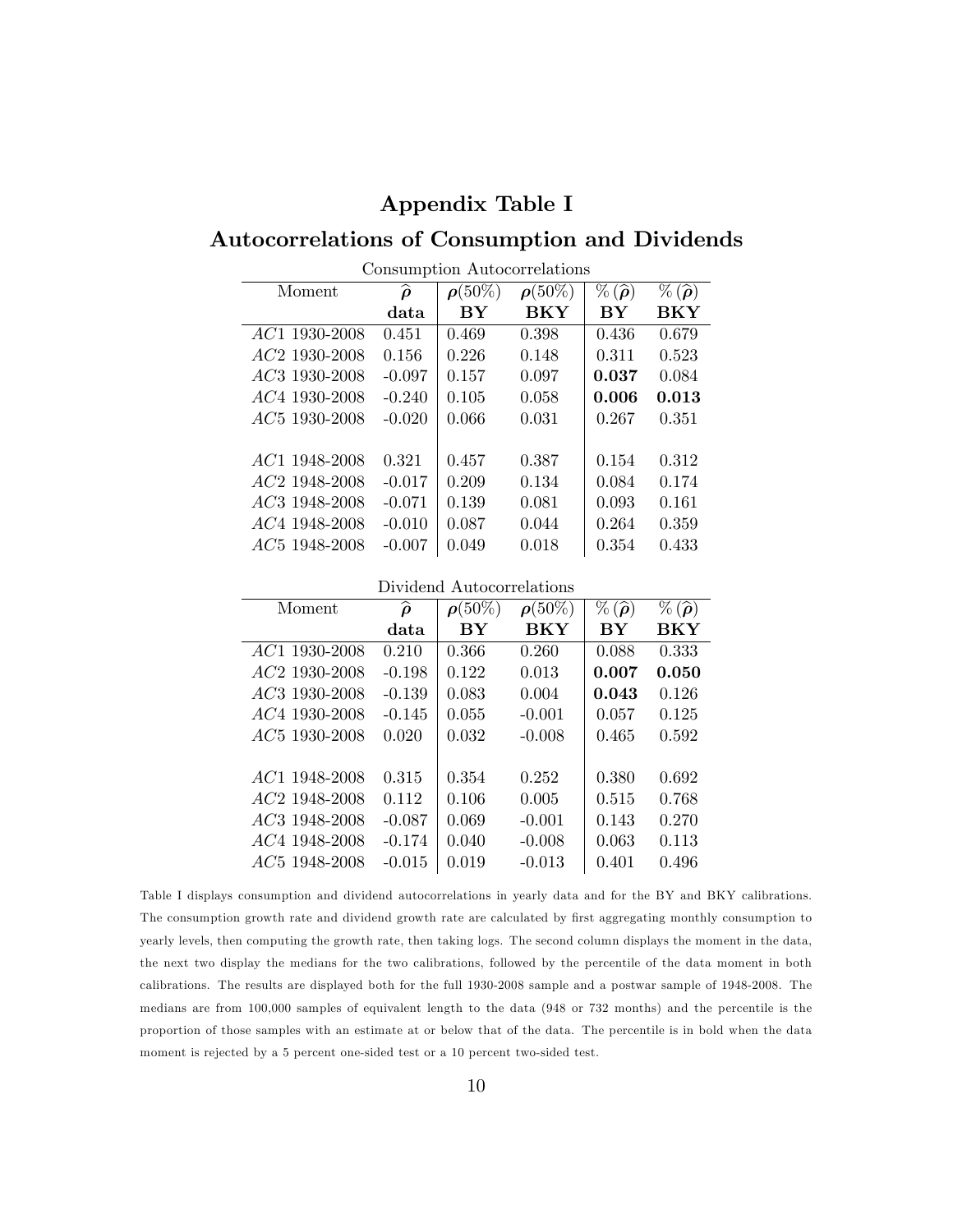|                 |          |               | $\sum_{j=1}^{J} (r_{m,t+j} - r_{f,t+j}) = \alpha + \beta (p_t - d_t) + \varepsilon_{t+j}$        |                           |                  |
|-----------------|----------|---------------|--------------------------------------------------------------------------------------------------|---------------------------|------------------|
|                 |          | $\beta(50\%)$ | $\beta(50\%)$                                                                                    | $\%$ ( $\beta$            | $\%$<br>$(\beta$ |
|                 | data     | BY            | BKY                                                                                              | BY                        | <b>BKY</b>       |
| 1Y              | $-0.093$ | $-0.040$      | $-0.090$                                                                                         | 0.310                     | 0.490            |
| $3\ \mathrm{Y}$ | $-0.264$ | $-0.117$      | $-0.258$                                                                                         | 0.293                     | 0.491            |
| $5Y$            | $-0.413$ | $-0.190$      | $-0.406$                                                                                         | 0.287                     | 0.494            |
|                 |          |               |                                                                                                  |                           |                  |
| 4 Q             | $-0.119$ | $-0.051$      | $-0.101$                                                                                         | 0.284                     | 0.446            |
| 12Q             | $-0.274$ | $-0.150$      | $-0.285$                                                                                         | 0.340                     | 0.512            |
| 20 Q            | $-0.424$ | $-0.241$      | $-0.442$                                                                                         | 0.341                     | 0.514            |
|                 |          |               |                                                                                                  |                           |                  |
|                 |          |               | $\frac{\sum_{j=1}^{J} (\Delta c_{t+j}) = \alpha + \beta (p_t - d_t) + \varepsilon_{t+j}}{\beta}$ |                           |                  |
|                 |          |               | $\beta(50\%) \quad \beta(50\%)$                                                                  | $\%$                      | $\%$<br>$\beta$  |
|                 | data     | BY            | BKY                                                                                              | ΒY                        | <b>BKY</b>       |
| $\overline{1Y}$ | 0.011    | 0.086         | 0.051                                                                                            | 0.000                     | 0.045            |
| $3\ \mathrm{Y}$ | 0.010    | 0.206         | 0.097                                                                                            | 0.000                     | 0.090            |
| $5\ \mathrm{Y}$ | $-0.001$ | 0.265         | 0.116                                                                                            | 0.002                     | 0.125            |
|                 |          |               |                                                                                                  |                           |                  |
| 4 Q             | 0.000    | 0.083         | 0.040                                                                                            | 0.000                     | 0.062            |
| 12 Q            | $-0.002$ | 0.185         | 0.079                                                                                            | 0.003                     | 0.125            |
| 20 Q            | $-0.003$ | 0.230         | 0.092                                                                                            | 0.014                     | 0.195            |
|                 |          |               |                                                                                                  |                           |                  |
|                 |          |               | $\sum_{j=1}^{J} (\Delta d_{t+j}) = \alpha + \beta (p_t - d_t) + \varepsilon_{t+j}$               |                           |                  |
|                 |          |               | $\beta(50\%) \quad \beta(50\%)$                                                                  | $\widehat{\beta}$<br>$\%$ | %                |
|                 | data     | BY            | BKY                                                                                              | BY                        | ΒKΥ              |
| 1Y              | 0.074    | 0.381         | 0.332                                                                                            | 0.000                     | 0.017            |
| $3\ \mathrm{Y}$ | 0.107    | 0.735         | 0.435                                                                                            | 0.001                     | 0.132            |
| 5Y              | 0.089    | 0.907         | 0.472                                                                                            | 0.006                     | 0.199            |
|                 |          |               |                                                                                                  |                           |                  |
| 4 Q             | 0.003    | 0.276         | 0.146                                                                                            | 0.001                     | 0.119            |
| 12 Q            | 0.012    | 0.570         | 0.222                                                                                            | 0.013                     | 0.262            |
| 20 Q            | 0.044    | 0.695         | 0.235                                                                                            | 0.048                     | 0.352            |

Appendix Table II Regression Coefficients for Predictability by the Price-Dividend Ratio

Column 2 of Table II displays coefficients from predictive regressions of excess returns, consumption growth and dividend growth on log price-dividend ratios in the 1930-2008 annual and 1947.2-2008.4 quarterly datasets. Throughout the table, the first part of each panel dsiplays annual results and the second quarterly. The next two columns following the data moments display the median coefficient from finite sample simulations of the two calibrations. The last two columns report the percentile of the data moment for the model in both calibrations. Standard errors are Newey-West with 2\*(horizon-1) lags. The medians from 100,000 samples of equivalent length to the data (948 or 741 months) and the percentile is the proportion of those samples with an estimate at or below that of the data. The percentile is in bold when the data moment is rejected by a 5 percent one-sided test or a 10 percent two-sided test.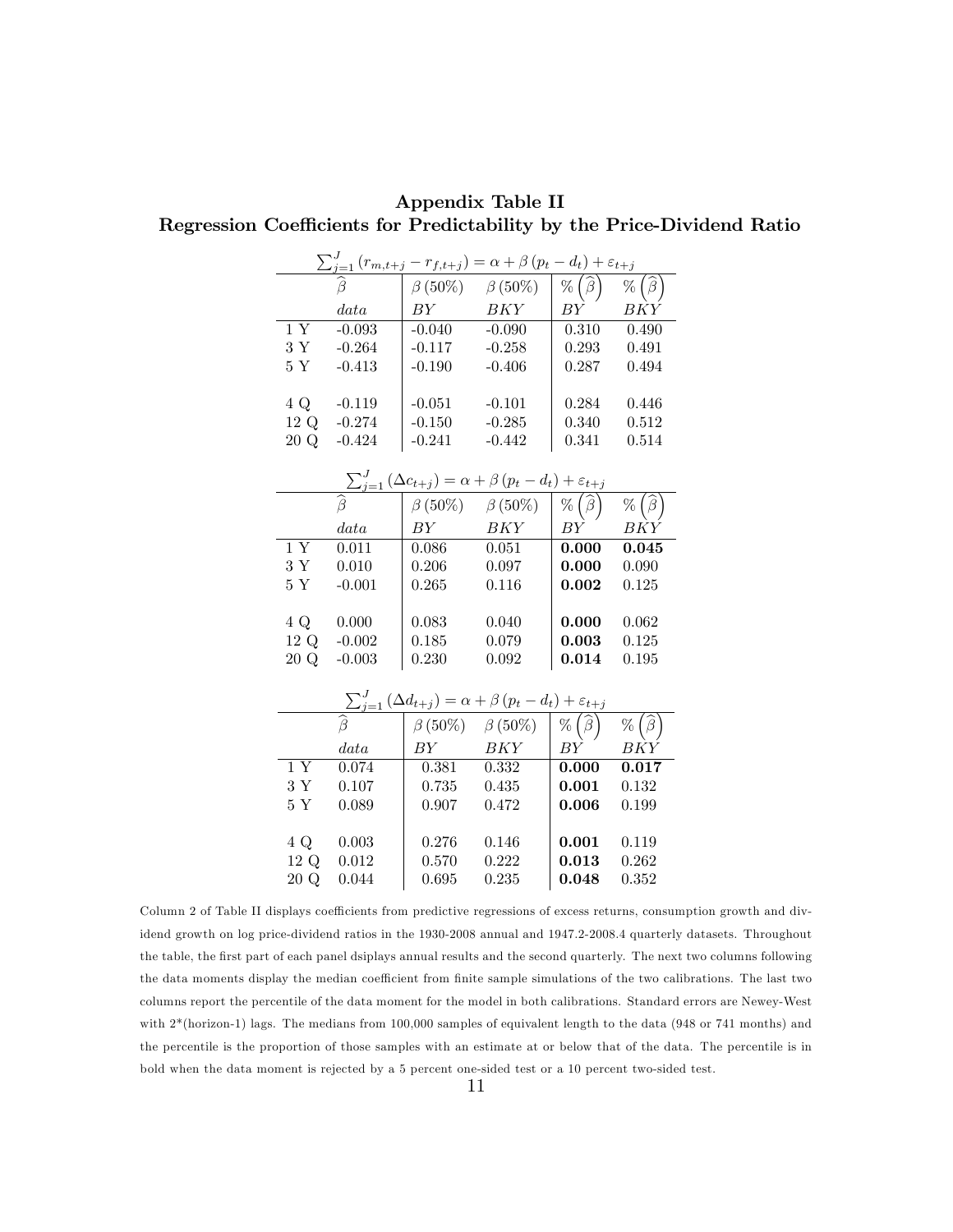| Excess Return Volatility |                   |               |                        |       |        |  |  |
|--------------------------|-------------------|---------------|------------------------|-------|--------|--|--|
|                          | $\widehat{\beta}$ | $\beta(50\%)$ | $\beta(50\%)$          | %     | $\%$   |  |  |
|                          | data              | BY            | BKY                    | BY    | BKY    |  |  |
| 1 Y                      | $-0.084$          | $-0.092$      | $-0.943$               | 0.505 | 0.844  |  |  |
| 3 Y                      | $-0.027$          | $-0.073$      | $-0.833$               | 0.539 | 0.901  |  |  |
| 5 Y                      | 0.017             | $-0.060$      | $-0.733$               | 0.575 | 0.912  |  |  |
|                          |                   |               |                        |       |        |  |  |
| 4 Q                      | 0.056             | $-0.087$      | $-0.899$               | 0.680 | 0.969  |  |  |
| 12 Q                     | 0.149             | $-0.071$      | $-0.770$               | 0.790 | 0.985  |  |  |
| 20 Q                     | 0.161             | $-0.057$      | $-0.656$               | 0.807 | 0.984  |  |  |
|                          |                   |               |                        |       |        |  |  |
|                          |                   |               | Consumption Volatility |       |        |  |  |
|                          | $\widehat{\beta}$ | $\beta(50\%)$ | $\beta$ (50%)          | %     | %<br>β |  |  |

Appendix Table III Coefficients for Predictability of Volatility

|      |                   |               | Consumption volatility |                                     |                           |
|------|-------------------|---------------|------------------------|-------------------------------------|---------------------------|
|      | $\widehat{\beta}$ | $\beta(50\%)$ | $\beta$ (50%)          | $\widehat{\boldsymbol{\beta}}$<br>% | $\widehat{\beta}$<br>$\%$ |
|      | data              | BY            | BKY                    | ВY                                  | <b>BKY</b>                |
| 1Y   | $-0.697$          | $-0.092$      | $-1.039$               | 0.176                               | 0.643                     |
| 3Y   | $-0.583$          | $-0.082$      | $-0.957$               | 0.127                               | 0.683                     |
| 5 Y  | $-0.560$          | $-0.068$      | $-0.853$               | 0.106                               | 0.657                     |
|      |                   |               |                        |                                     |                           |
| 4 Q  | $-0.619$          | $-0.091$      | $-1.014$               | 0.045                               | 0.671                     |
| 12 Q | $-0.641$          | $-0.074$      | $-0.872$               | 0.022                               | 0.610                     |
| 20 Q | $-0.552$          | $-0.060$      | $-0.744$               | 0.029                               | 0.606                     |

Dividend Volatility

|      | $\widehat{\beta}$ | $\beta(50\%)$ | $\beta(50\%)$ | %     | %     |
|------|-------------------|---------------|---------------|-------|-------|
|      | data              | BY            | <b>BKY</b>    | BY    | BKY   |
| 1Y   | $-0.501$          | $-0.119$      | $-1.111$      | 0.270 | 0.749 |
| 3Y   | $-0.248$          | $-0.094$      | $-0.982$      | 0.361 | 0.851 |
| 5 Y  | $-0.148$          | $-0.077$      | $-0.869$      | 0.428 | 0.876 |
|      |                   |               |               |       |       |
| 4 Q  | $-0.370$          | $-0.091$      | $-1.035$      | 0.182 | 0.812 |
| 12 Q | $-0.247$          | $-0.074$      | $-0.880$      | 0.260 | 0.852 |
| 20 Q | $-0.189$          | $-0.059$      | $-0.746$      | 0.302 | 0.855 |
|      |                   |               |               |       |       |

Columns 2 of Table III displays coefficients from predictive regressions of excess return, consumption or dividend volatility on the log price-dividend ratio for the 1930-2008 annual and 1947.2-2008.4 quarterly datasets. Volatility is measured as the sum of absolute residulas from an AR(1) model of consumption growth, dividend growth or excess returns. Throughout the table, the first part of each panel dsiplays annual results and the second quarterly. The next two columns following the data moments display the median regression coefficients from finite sample simulations of the two calibrations. The last two columns report the percentile of the data moment for the model in both calibrations. Standard errors are Newey-West with  $2*($ horizon-1) lags. The medians from 100,000 samples of equivalent length to the data (948 or 741 months) and the percentile is the proportion of those samples with an estimate at or below that of the data. The percentile is in bold when the data moment is rejected by a 5 percent one-sided test or a 10 percent two-sided test.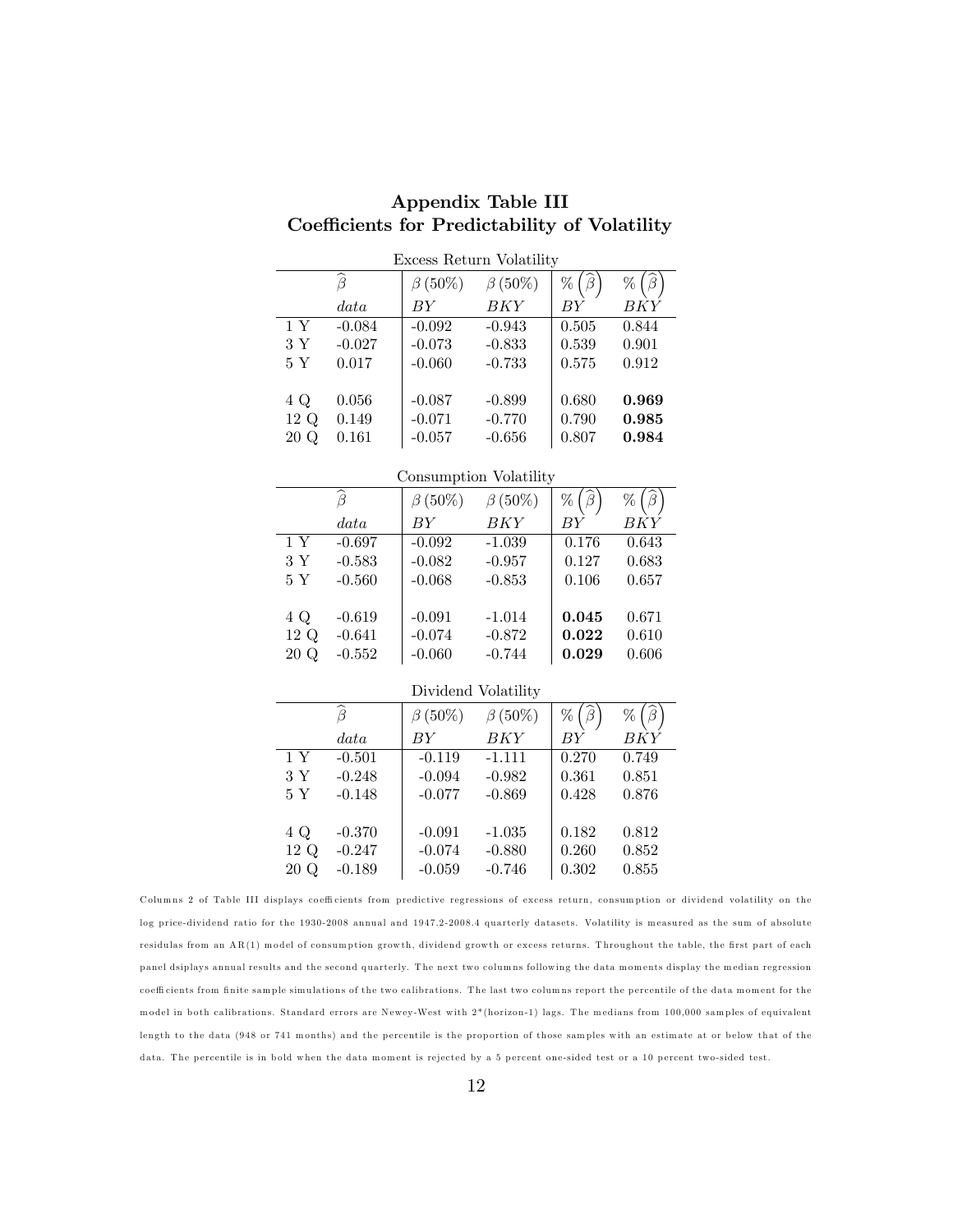|                |                                           |             |                                                                   | $\sum_{j=1}^{J} (r_{m,t+j} - r_{f,t+j}) = \alpha + \beta_1 (r_{m,t} - r_{f,t})$ |         |                                           |           | $\sum_{j=1}^{J} (\Delta c_{t+j}) = \alpha + \beta_1 \Delta c_t$   |           |
|----------------|-------------------------------------------|-------------|-------------------------------------------------------------------|---------------------------------------------------------------------------------|---------|-------------------------------------------|-----------|-------------------------------------------------------------------|-----------|
|                |                                           |             | $+\beta_2(p_t-d_t)+\beta_3r_{f,t}+\varepsilon_{t+j}$              |                                                                                 |         |                                           |           | $+\beta_2 (p_t - d_t) + \beta_3 r_{f,t} + \varepsilon_{t+j}$      |           |
|                |                                           | $\beta_1$   | $\beta_2$                                                         | $\beta_3$                                                                       |         |                                           | $\beta_1$ | $\beta_2$                                                         | $\beta_3$ |
|                | $\widehat{\beta}$                         | 0.066       | $-0.096$                                                          | $-0.328$                                                                        |         | $\widehat{\beta}$                         | 0.399     | 0.008                                                             | $-0.084$  |
| 1Y             | $\beta(50\%)$                             | 0.006       | $-0.040$                                                          | $-0.239$                                                                        | 1Y      | $\beta(50\%)$                             | 0.204     | 0.042                                                             | 0.518     |
|                | $\%(\widehat{\beta})$                     | 0.600       | 0.444                                                             | 0.493                                                                           |         | $\%(\widehat{\beta})$                     | 0.965     | 0.112                                                             | 0.096     |
|                |                                           |             |                                                                   |                                                                                 |         |                                           |           |                                                                   |           |
|                | $\widehat{\beta}$                         | $-0.023$    | $-0.261$                                                          | $-0.092$                                                                        |         | $\widehat{\beta}$                         | 0.502     | 0.005                                                             | 0.039     |
| 3 Y            | $\beta(50\%)$                             | 0.001       | $-0.101$                                                          | $-0.684$                                                                        | 3 Y     | $\beta(50\%)$                             | 0.125     | 0.123                                                             | 1.261     |
|                | $\%(\widehat{\beta})$                     | 0.476       | 0.411                                                             | 0.527                                                                           |         | $\%(\widehat{\beta})$                     | 0.884     | 0.025                                                             | 0.156     |
|                |                                           |             |                                                                   |                                                                                 |         |                                           |           |                                                                   |           |
|                | $\widehat{\beta}$                         | $-0.057$    | $-0.402$                                                          | $-0.333$                                                                        |         | $\widehat{\boldsymbol{\beta}}$            | 0.335     | $-0.008$                                                          | 0.206     |
| $5Y$           | $\beta(50\%)$                             | $-0.005$    | $-0.148$                                                          | $-1.173$                                                                        | 5Y      | $\beta(50\%)$                             | 0.046     | 0.168                                                             | 1.563     |
|                | $\%(\widehat{\beta})$                     | 0.461       | 0.390                                                             | 0.530                                                                           |         | $\%(\widehat{\beta})$                     | 0.723     | 0.023                                                             | 0.238     |
|                |                                           |             |                                                                   |                                                                                 |         |                                           |           |                                                                   |           |
|                |                                           |             |                                                                   |                                                                                 |         |                                           |           |                                                                   |           |
|                |                                           |             | $\sum_{i=1}^{J} (\Delta d_{t+j}) = \alpha + \beta_1 \Delta d_t$   |                                                                                 |         |                                           |           | $\sum_{j=1}^{J} (r_{f,t+j}) = \alpha + \beta_1 \Delta c_t$        |           |
|                |                                           | $\beta_{1}$ | $+\beta_2(p_t-d_t)+\beta_3r_{f,t}+\varepsilon_{t+j}$<br>$\beta_2$ | $\beta_3$                                                                       |         |                                           | $\beta_1$ | $+\beta_2(p_t-d_t)+\beta_3r_{f,t}+\varepsilon_{t+j}$<br>$\beta_2$ | $\beta_3$ |
|                | $\widehat{\beta}$                         | 0.110       | 0.086                                                             | $-1.140$                                                                        |         | $\widehat{\beta}$                         | $-0.356$  | 0.006                                                             | 0.570     |
| $1~\mathrm{Y}$ | $\beta$ (50%)                             | 0.104       | 0.560                                                             | $-3.693$                                                                        | 1Y      | $\beta$ (50%)                             | $-0.011$  | 0.038                                                             | 0.333     |
|                | $\%(\widehat{\beta})$                     | 0.525       | 0.000                                                             | 0.947                                                                           |         | $\%(\widehat{\beta})$                     | 0.000     | 0.000                                                             | 0.974     |
|                |                                           |             |                                                                   |                                                                                 |         |                                           |           |                                                                   |           |
|                | $\widehat{\beta}$                         | $-0.274$    | 0.134                                                             | $-1.735$                                                                        |         | $\widehat{\boldsymbol{\beta}}$            | $-0.900$  | 0.022                                                             | 1.041     |
| 3Y             | $\beta(50\%)$                             | $-0.027$    | 0.796                                                             | $-1.196$                                                                        | $3\,$ Y | $\beta(50\%)$                             | $-0.032$  | 0.088                                                             | 0.702     |
|                | $\%(\widehat{\beta})$                     | 0.159       | 0.001                                                             | 0.451                                                                           |         | $\%(\widehat{\beta})$                     | 0.000     | 0.005                                                             | 0.750     |
|                |                                           |             |                                                                   |                                                                                 |         |                                           |           |                                                                   |           |
|                | $\widehat{\beta}$                         | $-0.389$    | 0.113                                                             | $-1.289$                                                                        |         | $\widehat{\beta}$                         | $-0.576$  | 0.034                                                             | 1.720     |
| $5Y$           | $\beta$ (50%)<br>$\%$ $(\widehat{\beta})$ | $-0.127$    | 0.919                                                             | $-0.040$                                                                        | 5Y      | $\beta$ (50%)<br>$\%$ $(\widehat{\beta})$ | $-0.049$  | 0.115                                                             | 0.808     |

#### Appendix Table IVA Multivariate Predictability: Coefficients BY Model

Table IVA displays coefficients for predictive regressions of excess returns, consumption growth, dividend growth or the risk free rate on predictor variables in the 1930-2008 annual dataset. For consumption growth, dividend growth and excess returns the predictor variables are the risk free rate, the log price-dividend ratio and lagged consumption growth, dividend growth or excess returns. For the risk free rate, the predictor variables are the log price-dividend ratio, consumption growth and the lagged risk free rate. The upper left panel displays the results for excess returns, the upper right for consumption growth, the bottom left for dividend growth and the bottom right for risk free rates. For each coefficients, the median from 100,000 simulations of the BY model is displayed below. The percentile of the finite sample simulations corresponding to the coefficient is under the median. The percentile is in bold when the data moment is rejected by a 5 percent one-sided test or a 10 percent two-sided test.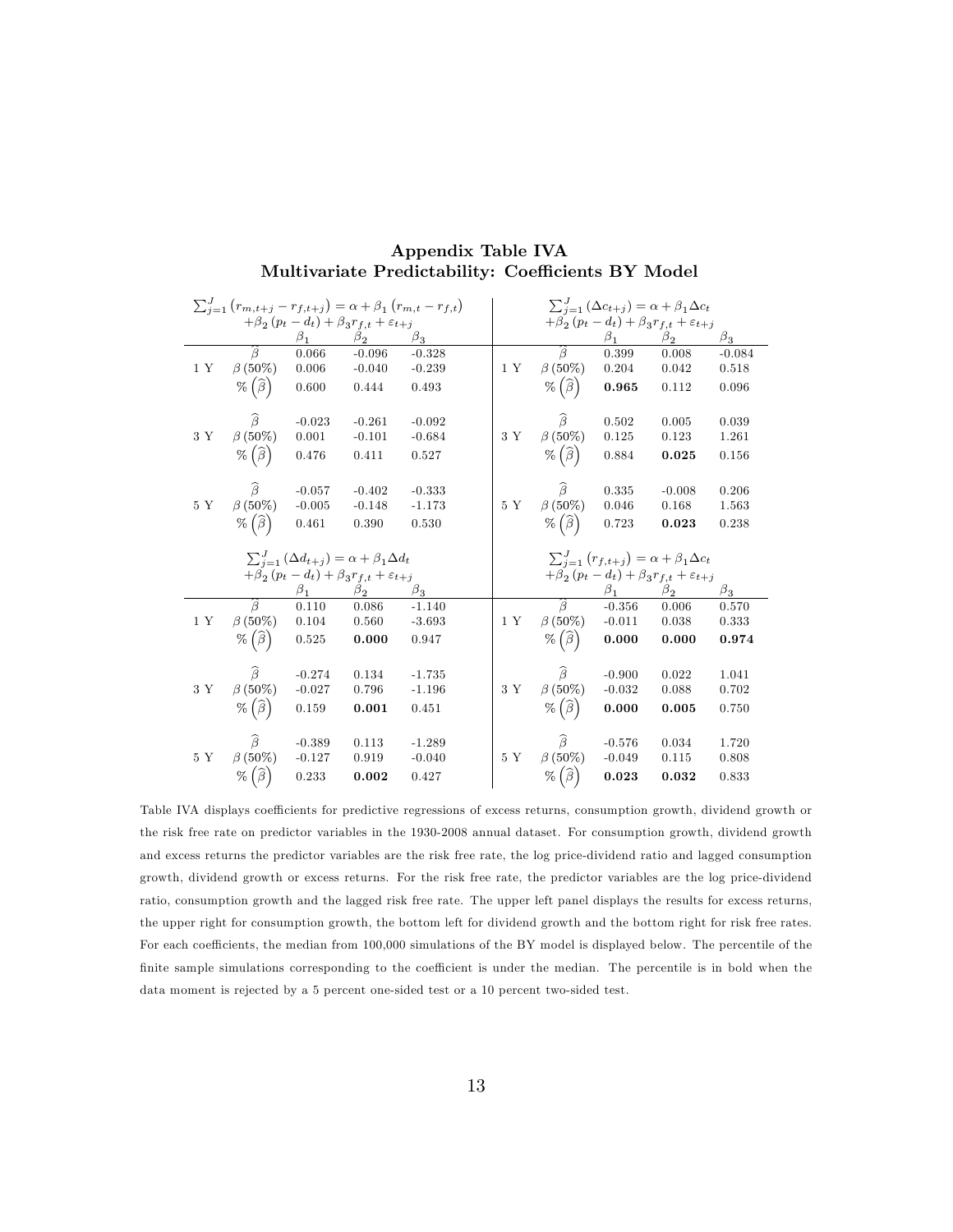|                |                       |             |                                                                 | $\sum_{j=1}^{J} (r_{m,t+j} - r_{f,t+j}) = \alpha + \beta_1 (r_{m,t} - r_{f,t})$ |                 |                                |           | $\sum_{j=1}^{J} (\Delta c_{t+j}) = \alpha + \beta_1 \Delta c_t$ |           |
|----------------|-----------------------|-------------|-----------------------------------------------------------------|---------------------------------------------------------------------------------|-----------------|--------------------------------|-----------|-----------------------------------------------------------------|-----------|
|                |                       |             | $+\beta_2(p_t-d_t)+\beta_3r_{f,t}+\varepsilon_{t+j}$            |                                                                                 |                 |                                |           | $+\beta_2 (p_t - d_t) + \beta_3 r_{f,t} + \varepsilon_{t+j}$    |           |
|                |                       | $\beta_1$   | $\beta_2$                                                       | $\beta_3$                                                                       |                 |                                | $\beta_1$ | $\beta_2$                                                       | $\beta_3$ |
|                | $\widehat{\beta}$     | 0.066       | $-0.096$                                                        | $-0.328$                                                                        |                 | $\widehat{\beta}$              | 0.399     | 0.008                                                           | $-0.084$  |
| 1Y             | $\beta(50\%)$         | 0.033       | $-0.133$                                                        | 0.461                                                                           | 1Y              | $\beta(50\%)$                  | 0.214     | 0.019                                                           | 0.703     |
|                | $\%(\widehat{\beta})$ | 0.584       | 0.569                                                           | 0.412                                                                           |                 | $\%(\widehat{\beta})$          | 0.940     | 0.326                                                           | 0.037     |
|                |                       |             |                                                                 |                                                                                 |                 |                                |           |                                                                 |           |
|                | $\widehat{\beta}$     | $-0.023$    | $-0.261$                                                        | $-0.092$                                                                        |                 | $\widehat{\beta}$              | 0.502     | 0.005                                                           | 0.039     |
| 3 Y            | $\beta(50\%)$         | 0.079       | $-0.369$                                                        | 1.321                                                                           | 3 Y             | $\beta(50\%)$                  | 0.126     | 0.012                                                           | 2.280     |
|                | $\%(\widehat{\beta})$ | 0.376       | 0.578                                                           | 0.438                                                                           |                 | $\%(\widehat{\beta})$          | 0.868     | 0.450                                                           | 0.046     |
|                | $\widehat{\beta}$     | $-0.057$    | $-0.402$                                                        | $-0.333$                                                                        |                 | $\widehat{\boldsymbol{\beta}}$ | 0.335     | $-0.008$                                                        | 0.206     |
| $5Y$           | $\beta(50\%)$         | 0.119       | $-0.568$                                                        | 1.956                                                                           | 5Y              | $\beta(50\%)$                  | 0.042     | 0.011                                                           | 2.934     |
|                | $\%(\widehat{\beta})$ | 0.355       | 0.576                                                           | 0.430                                                                           |                 | $\%(\widehat{\beta})$          | 0.730     | 0.425                                                           | 0.095     |
|                |                       |             |                                                                 |                                                                                 |                 |                                |           |                                                                 |           |
|                |                       |             |                                                                 |                                                                                 |                 |                                |           |                                                                 |           |
|                |                       |             | $\sum_{i=1}^{J} (\Delta d_{t+j}) = \alpha + \beta_1 \Delta d_t$ |                                                                                 |                 |                                |           | $\sum_{j=1}^{J} (r_{f,t+j}) = \alpha + \beta_1 \Delta c_t$      |           |
|                |                       |             | $+\beta_2 (p_t - d_t) + \beta_3 r_{f,t} + \varepsilon_{t+j}$    |                                                                                 |                 |                                |           | $+\beta_2(p_t-d_t)+\beta_3r_{f,t}+\varepsilon_{t+j}$            |           |
|                |                       | $\beta_{1}$ | $\beta_2$                                                       | $\beta_3$                                                                       |                 |                                | $\beta_1$ | $\beta_2$                                                       | $\beta_3$ |
|                | $\widehat{\beta}$     | 0.110       | 0.086                                                           | $-1.140$                                                                        |                 | $\widehat{\beta}$              | $-0.356$  | 0.006                                                           | 0.570     |
| $1~\mathrm{Y}$ | $\beta$ (50%)         | 0.137       | 0.389                                                           | $-2.274$                                                                        | 1 Y             | $\beta$ (50%)                  | $-0.017$  | 0.012                                                           | 0.670     |
|                | $\%(\widehat{\beta})$ | 0.415       | 0.021                                                           | 0.673                                                                           |                 | $\%(\widehat{\beta})$          | 0.000     | 0.136                                                           | 0.185     |
|                |                       |             |                                                                 |                                                                                 |                 |                                |           |                                                                 |           |
|                | $\widehat{\beta}$     | $-0.274$    | 0.134                                                           | $-1.735$                                                                        |                 | $\widehat{\boldsymbol{\beta}}$ | $-0.900$  | 0.022                                                           | 1.041     |
| 3Y             | $\beta(50\%)$         | 0.050       | 0.360                                                           | 1.880                                                                           | $3\ \mathrm{Y}$ | $\beta(50\%)$                  | $-0.051$  | 0.035                                                           | 1.370     |
|                | $\%(\widehat{\beta})$ | 0.105       | 0.255                                                           | 0.301                                                                           |                 | $\%(\widehat{\beta})$          | 0.000     | 0.274                                                           | 0.246     |
|                | $\widehat{\beta}$     | $-0.389$    | 0.113                                                           | $-1.289$                                                                        |                 | $\widehat{\beta}$              | $-0.576$  | 0.034                                                           | 1.720     |
| $5Y$           | $\beta$ (50%)         | $-0.028$    | 0.347                                                           | 3.673                                                                           | 5Y              | $\beta(50\%)$                  | $-0.084$  | 0.057                                                           | 1.566     |

#### Appendix Table IVB Multivariate Predictability: Coefficients BKY Model

Table IVB displays coefficients for predictive regressions of excess returns, consumption growth, dividend growth or the risk free rate on predictor variables in the 1930-2008 annual dataset. For consumption growth, dividend growth and excess returns the predictor variables are the risk free rate, the log price-dividend ratio and lagged consumption growth, dividend growth or excess returns. For the risk free rate, the predictor variables are the log price-dividend ratio, consumption growth and the lagged risk free rate. The upper left panel displays the results for excess returns, the upper right for consumption growth, the bottom left for dividend growth and the bottom right for risk free rates. For each coefficients, the median from 100,000 simulations of the BKY model is displayed below. The percentile of the finite sample simulations corresponding to the coefficient is under the median. The percentile is in bold when the data moment is rejected by a 5 percent one-sided test or a 10 percent two-sided test.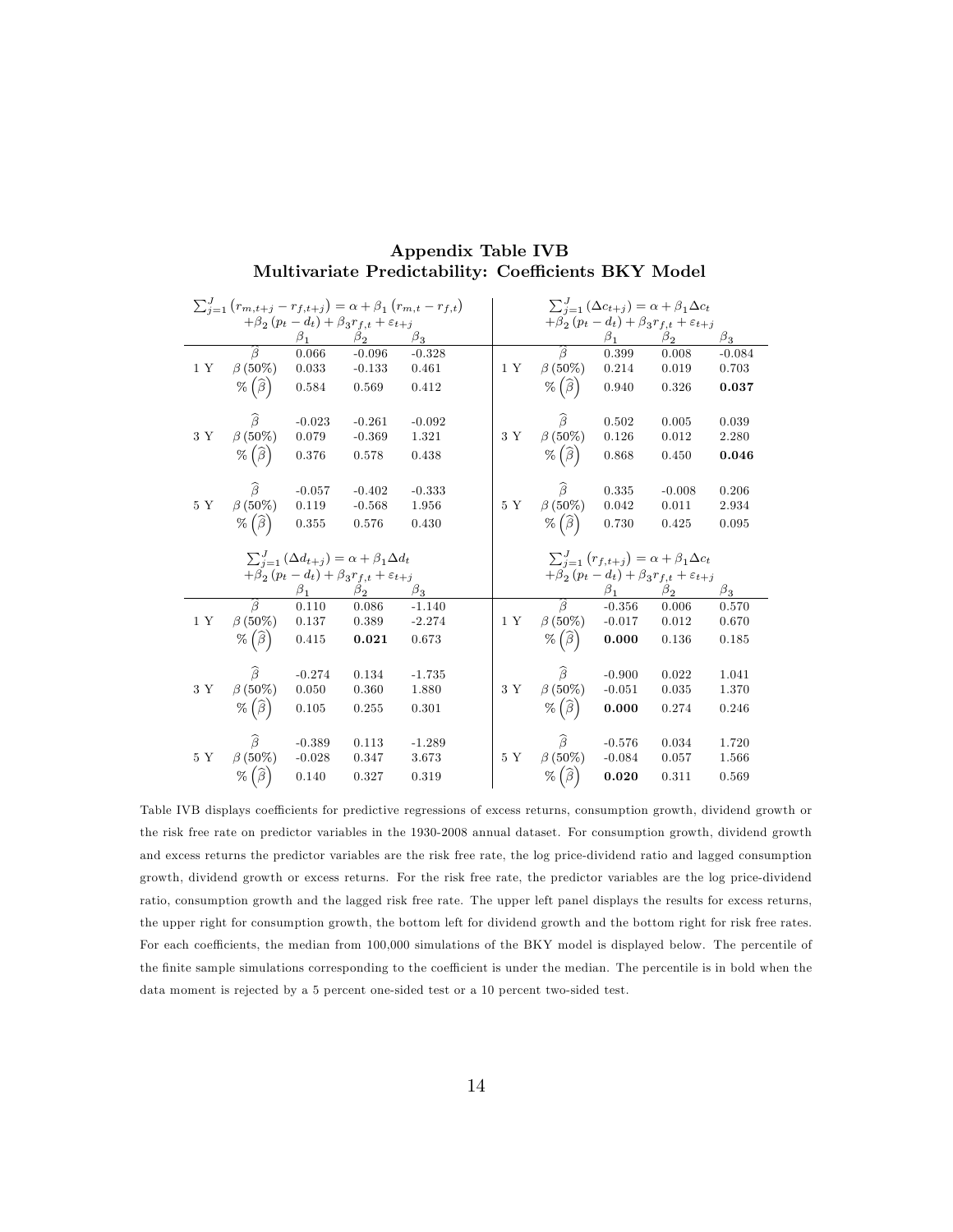# Appendix Table V

# Moments and the EIS

|                                            |       | BY      | BY      | BKY     | BKY       |
|--------------------------------------------|-------|---------|---------|---------|-----------|
| Moment                                     | data  | EIS > 1 | EIS < 1 | EIS > 1 | EIS < 1   |
| $E(r_f)$                                   | 0.56  | 2.59    | 6.08    | 1.23    | NA        |
| $\sigma(r_f)$                              | 2.89  | 1.21    | 3.59    | 0.97    | ΝA        |
| $E(r_m - r_f) + \frac{1}{2}Var(r_m - r_f)$ | 7.01  | 5.53    | 1.96    | 6.57    | <b>NA</b> |
| $\sigma(r_m-r_f)$                          | 20.46 | 16.42   | 12.95   | 18.57   | ΝA        |
| $E(p-d)$                                   | 3.36  | 3.01    | 2.92    | 3.13    | NA        |
| $\sigma(p-d)$                              | 0.45  | 0.18    | 0.11    | 0.18    | NA        |

Table V displays moments for the BY and BKY calibrations in annual data for different levels of the EIS. The second column displays the moments for the 1930-2008 annual dataset. The next two columns display the moment for the BY calibration of the model, first for the model with an EIS of 1.5 and then for an alternative model with an EIS of 0.5. The next two columns display the moment for the BKY calibration of the model, first for the model with an EIS of 1.5 and then for the alternative model with an EIS of 0.5. The moments for each combination of preference parameters are medians from 100,000 finite sample simulations of equivalent length to the data. NA refers to cases where the price of a consumption claim is infinite.